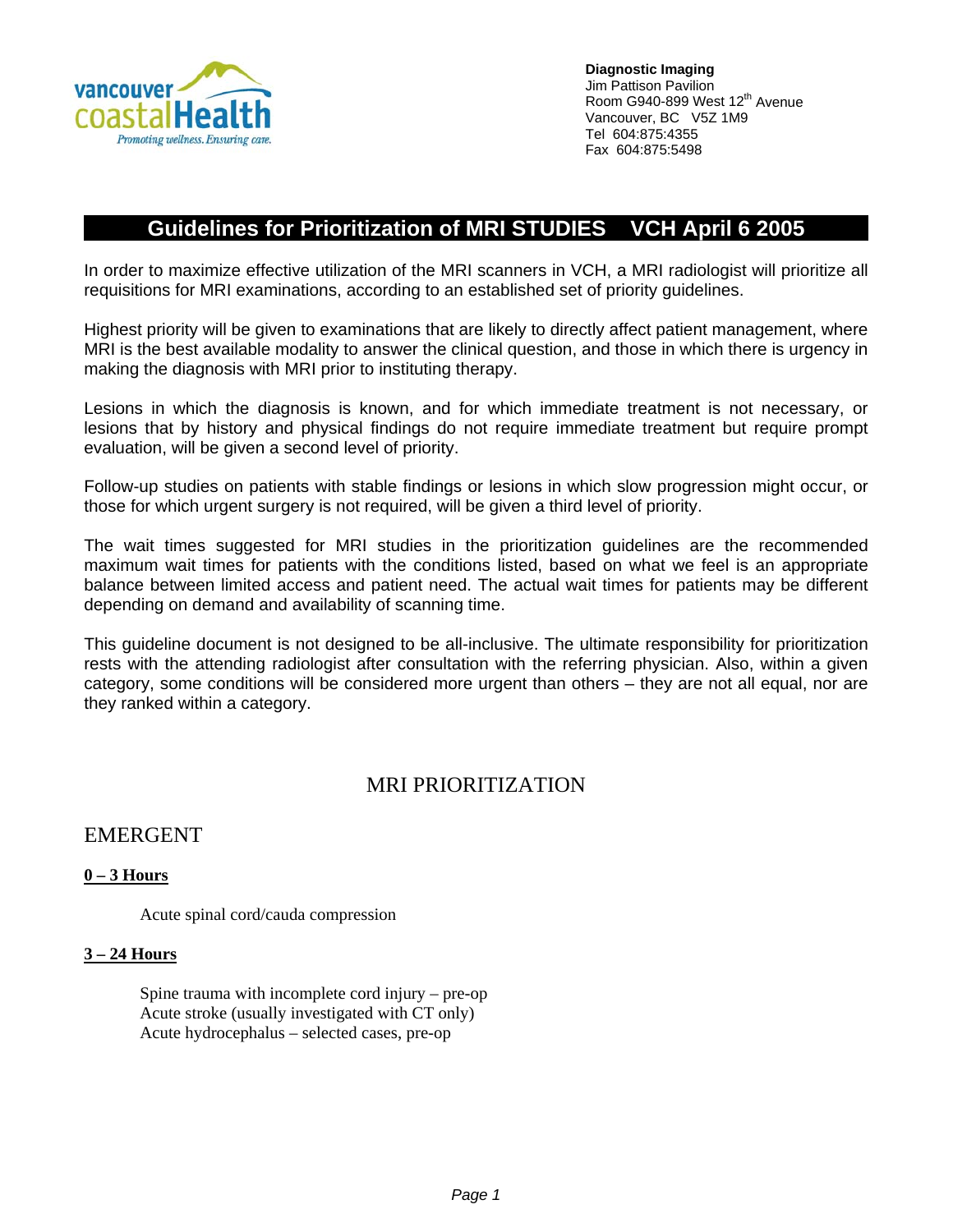## **URGENT**

#### **24 Hours – 1 Week**

Spine trauma, ? ligament injury Subacute cord/cauda compression Discitis/osteomyelitis/epidural abscess Known intracranial or spinal neoplasm – pre-op Encephalitis Acute hydrocephalus – pre-op Cerebral venous thrombosis – symptomatic Vasculitis Progressive optic neuropathy NYD Pituitary macroadenoma with visual loss – pre-op Known head/neck malignant neoplasm – pre-op AVN – any joint or bone Acute osteomyelitis Primary sarcoma of bone or soft tissue. Acute joint injury – if MRI will determine need for surgery. At present, this is primarily knee evaluation, but may include elbow and ankle. All requests in this category must be by telephone consultation from the staff orthopedic surgeon to the staff radiologist. Muscle necrosis or compartment syndrome (if CT is indeterminate) R/O occult fractures from ER: Hip / Scaphoid (if CT is indeterminate) Any imaging scenario in which emergent IV contrast-enhanced CT is otherwise indicated, but the patient has significant contrast allergy (moderate or severe based on ACR criteria) or is in renal failure. Urgent cases in pregnant women (beyond the first trimester) in which US is inconclusive. Eg: abdominal pain and sepsis –query appendicitis or renal colic. For patients in the first trimester, the risk to the fetus vs the benefit of the exam must be discussed between the referring physician and radiologist. Myocardial viability studies in preparation for surgical or interventional cardiology cardiac revascularization. Cardiac tumours. Lung carcinoma with suspect mediastinal or cardiac invasion.

#### **SEMI-ELECTIVE: 1 – 4 Weeks**

Progressive myelopathy Acute lumbar/cervical radiculopathy – selected cases Syringomyelia with clinical progression ? MS – rapidly progressive Known MS - ? therapy candidate Cerbrovascular disease – posterior fossa disease, or if CTA contraindicated ? Vasculitis Progressive cavernous malformation, symptomatic Orbital tumour, assessment of intracranial extent, pre-op Preoperative assessment of possible mediastinal or chest wall invasion by tumor if CT is in conclusive. Preoperative assessment of renal vascular invasion by renal cell carcinoma if ultrasound or CT is inconclusive.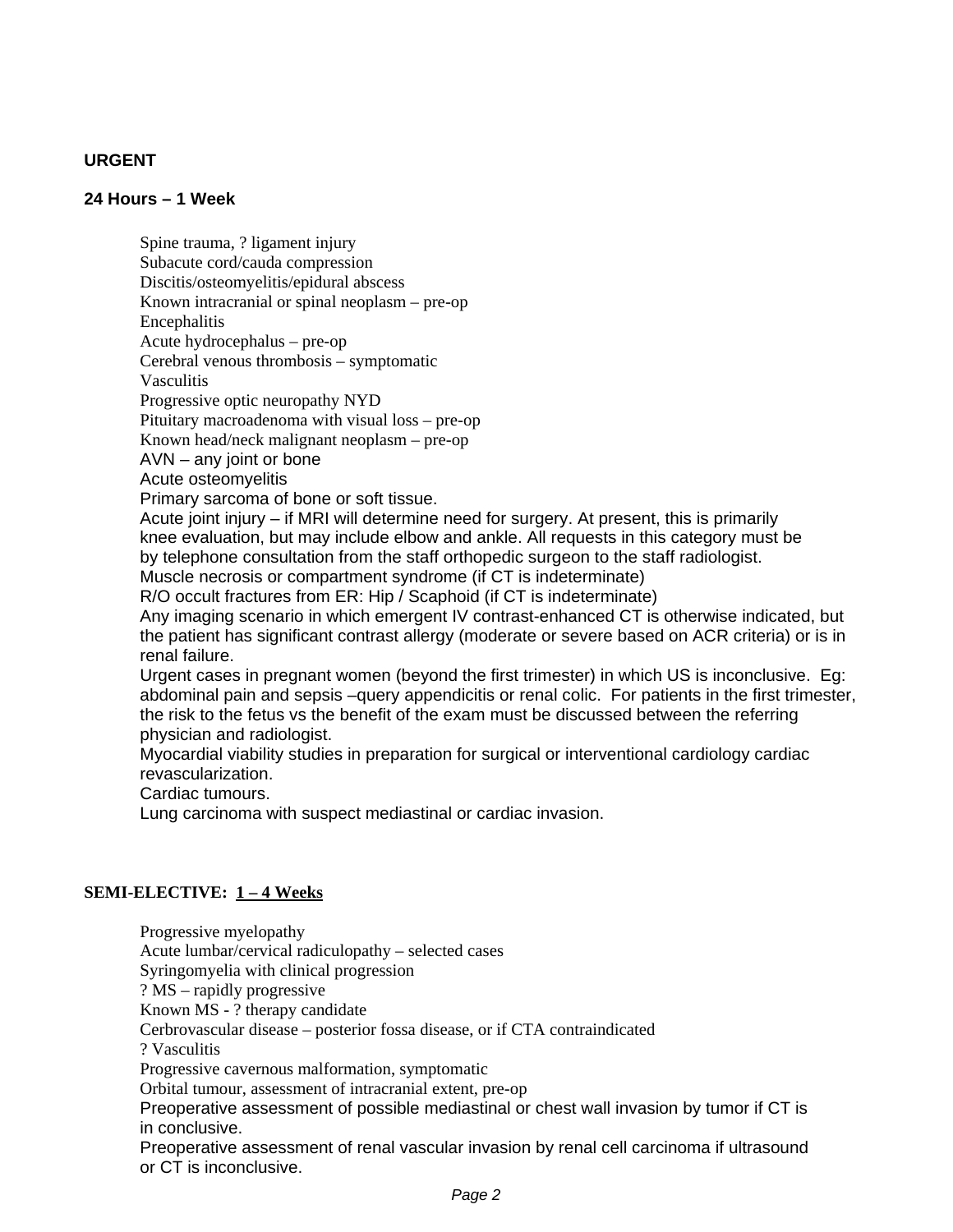# MRCP

MRA's (where good quality CT or conventional angio not possible)

R/O abscess, CT inconclusive or negative

Further characterization of mediastinal and apical masses, apical chest masses where CT inconclusive.

Staging of invasive carcinoma of the bladder (if IV enhanced contrast CT is inconclusive or is contraindicated) and prostate.

Further assessment of focal hepatic lesion to differentiate between hemangioma and other conditions, if US, CT and NM inconclusive.

Further hepatic evaluation for additional focal lesions prior to resection for neoplastic disease. Staging of cancer of the vagina, cervix, vulva and uterus.

Ovarian mass evaluation

Breast MRI: known diagnosis of carcinoma and breast conserving surgery planned, or high risk of contralateral neoplasm (e.g., lobular ca).

Any imaging scenario in which semi-elective IV contrast-enhanced CT is otherwise indicated, but the patient has significant contrast allergy (moderate or severe based on ACR criteria) or is in renal failure.Thoracic outlet syndrome with progressive neuropathy

## **ELECTIVE : 4 – 16 Weeks**

Lesions in which the diagnosis is known and immediate treatment is not necessary, or lesions which by history and physical findings do not require immediate treatment but do require prompt evaluation. The results of the MR study will likely alter patient management and provide additional information for surgical management.

Stable cervical spondylotic myelopathy Stable thoracic myelopathy Lumbar spinal stenosis – selected cases, pre-op Vasculitis – F/U Malignant intracranial tumour, F/U ? ALS Known head/neck benign neoplasm – pre-op Locking joint – knee, elbow, ankle. Bone and soft tissue tumors likely to be benign. Chronic osteomyelitis. Strong suspicion of vascular necrosis if plain film, nuclear medicine or CT inconclusive, or evaluation of opposite hip if surgery contemplated. Complex congenital heart disease. Evaluation of diseases of the great vessels, if further characterization is required after CT, or where iodinated contrast allergy makes MR the choice for initial evaluation of abnormalities of the aorta and pulmonary artery. Pretransplant assessment of hepatic vasculature and or biliary anatomy. Cardiac – r/o ARVD

Any condition in a pregnant patient (beyond the first trimester) in which US is inconclusive. For patients in the first trimester, the risk to the fetus vs the benefit of the exam must be discussed between the referring physician and radiologist.

Any imaging scenario in which elective IV contrast-enhanced CT is otherwise indicated, but the patient has significant contrast allergy (moderate or severe based on ACR criteria) or is in renal failure.